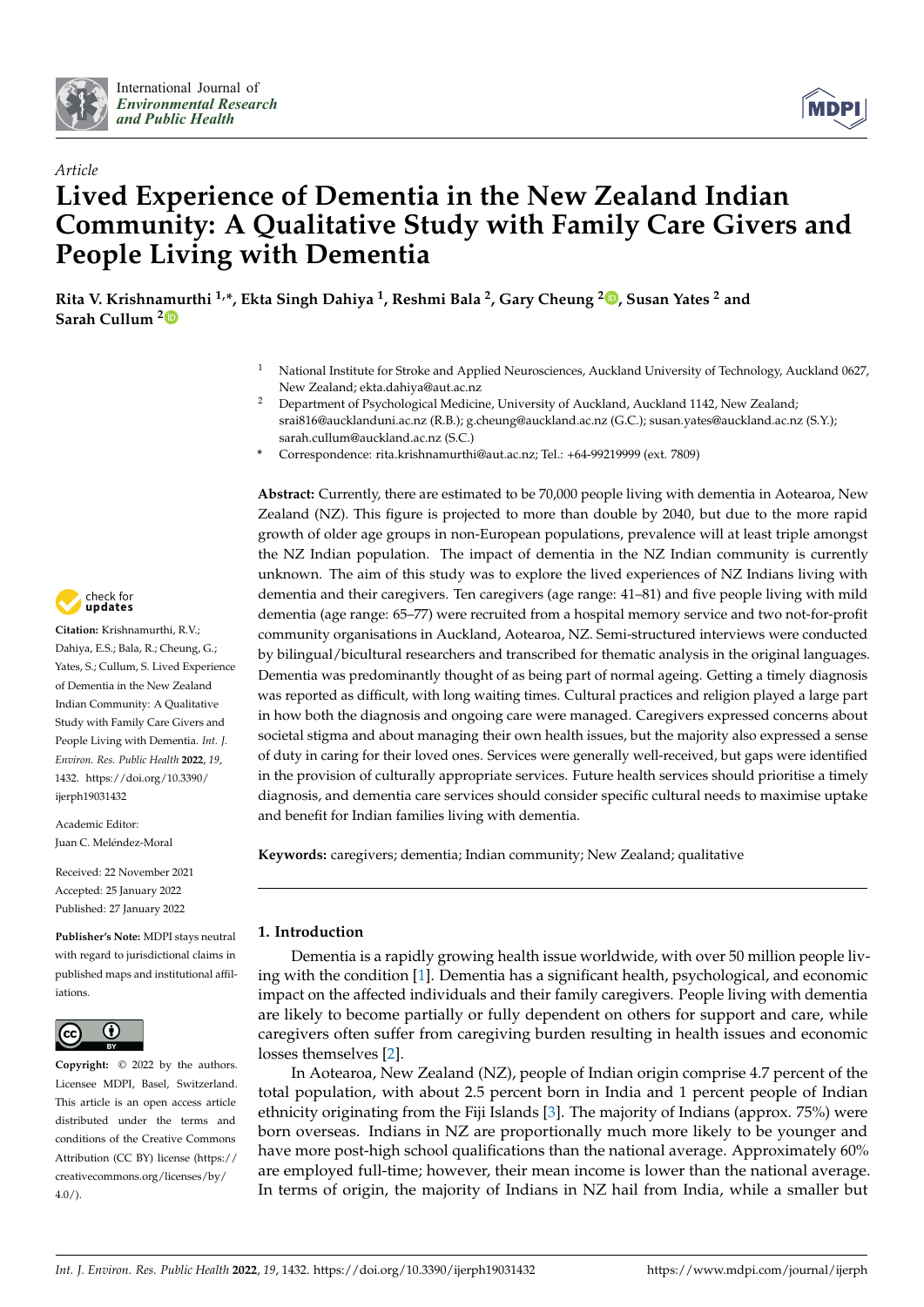substantial proportion are from Fiji (described as Fijian Indian). Fijian-Indians are an ethnic group from the Pacific Islands of Fiji. (Ref Stats NZ [https://www.stats.govt.nz/tools/2018](https://www.stats.govt.nz/tools/2018-census-ethnic-group-summaries/fijian-indian) [-census-ethnic-group-summaries/fijian-indian,](https://www.stats.govt.nz/tools/2018-census-ethnic-group-summaries/fijian-indian) accessed on 21 November 2021).

This study was conducted in Auckland, the largest city in Aotearoa, NZ, with the highest proportion of Indians in NZ at 10% of the population [\[4\]](#page-13-3). These numbers are expected to quadruple in the next 20 years due to longer life expectancy and migration. Currently, there are estimated to be 70,000 people living with dementia in Aotearoa, NZ. The prevalence of dementia in the whole NZ population is projected to more than double by 2040, but the greatest increase is expected in the Asian population due to more rapid demographic ageing [\[5\]](#page-13-4).

No data have been published about the extent and impact of dementia in the Aotearoa, NZ Indian community. Anecdotal evidence (in Auckland) suggests increasing numbers of referrals of people from Indian and Fijian-Indian backgrounds to local memory services, but there is a lack of understanding of their specific experiences and needs. For these reasons, it is important to gain a better insight into this population's understanding of dementia and their lived experiences, which could inform the design and implementation of culturally appropriate dementia care and support services as well as prevention strategies.

The aim of our study was to explore how dementia is perceived, experienced, and managed from the perspective of Indian people in Aotearoa, NZ with dementia and their family caregivers.

#### **2. Materials and Methods**

### *2.1. Participants and Settings*

Participants were recruited through three existing services. These included (1) the memory service at Middlemore Hospital (Counties Manukau Health), a large public hospital in South Auckland, (2) a not-for-profit community dementia care organisation (Dementia Auckland) that offers services and support to those at various stages of the journey with dementia, and (3) another non-profit organisation (Shanti Niwas Charitable Trust) which provides support services and community programmes to senior citizens of Indian origin in the Auckland region.

Potential participants from the memory service were initially contacted by a member of the clinical team who asked for consent to pass on contact details to the research team. Those who agreed to be contacted were approached by a member of the research team who gave further details before asking for consent. Participants from the not-for-profit organisations were informed about the study by their community coordinator, and those who agreed to be contacted were approached by a member of the research team. We aimed to be as inclusive as possible but excluded people who were residing in care homes or who could not be interviewed in English, Hindi, or Fijian Hindi. People with more severe dementia were not included in the study; however, their caregivers (regarded as the person most involved in the person living with dementia's day-to-day life) were interviewed. A voucher worth NZ\$50 was provided to the participant at the end of the interview to acknowledge their input in the study.

## *2.2. Semi-Structured Interviews*

The interviews were conducted by a team of five lay interviewers (both male and female) who were bilingual and bicultural (Indian or Fijian Indian) with a mix of health research and public sector professional backgrounds. Interviewers attended five training workshops organised by the research team prior to study commencement. Training workshops included an introduction to qualitative research, semi-structured interviews, thematic analysis, the process of obtaining informed consent, discussion on potential questions, tips on managing difficult interviews, and the process of transcribing interviews. The topic guide (Appendix [A\)](#page-12-0) guided interviewers' explorations of the understanding of dementia, experience of the diagnostic process, adjustments made to lifestyle, available support services, and any concerns or recommendations. Caregivers were also asked about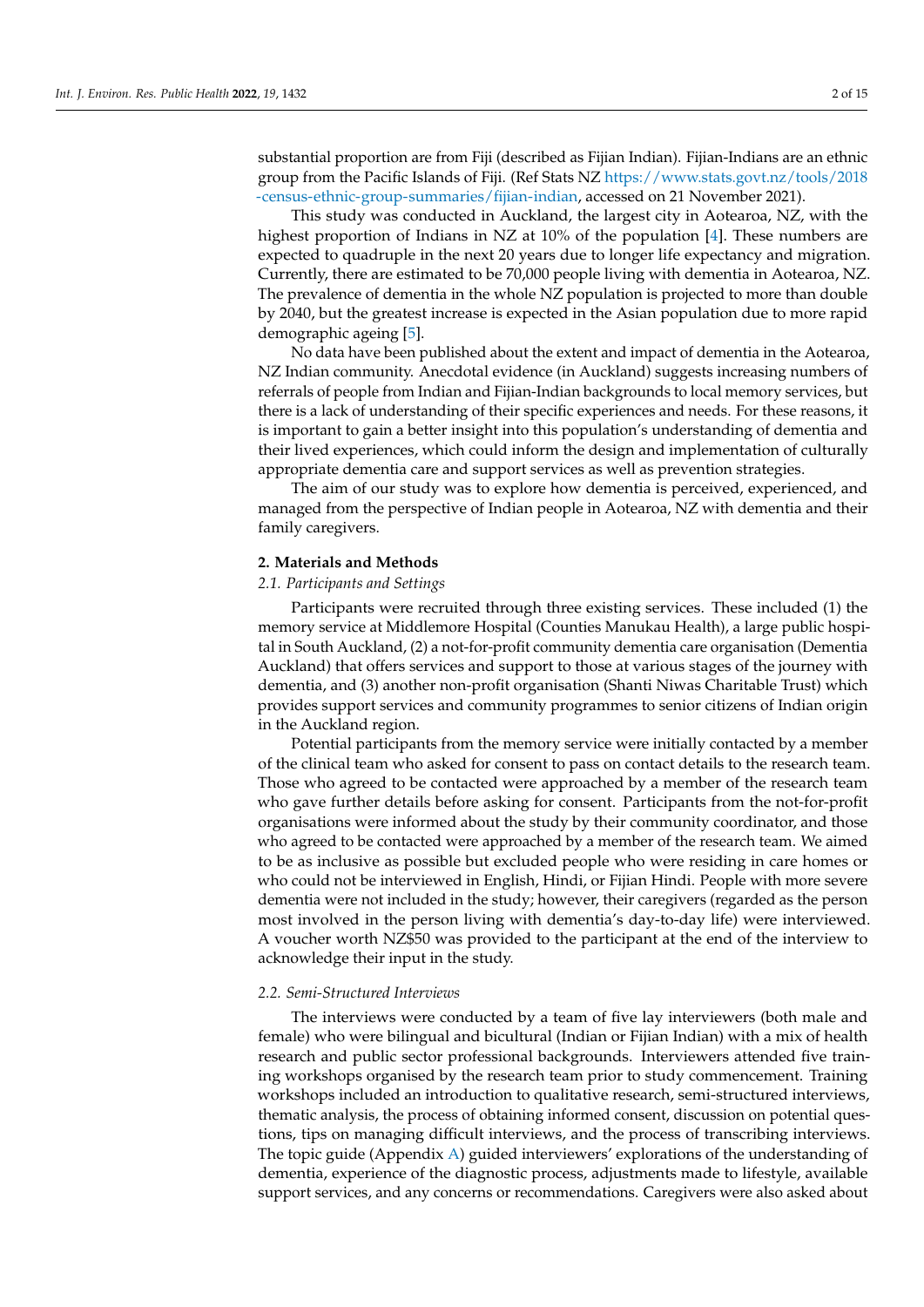their caregiving experiences, any concerns or issues they were facing, and their satisfaction with the level of formal and informal support received.

Interviews were conducted by one or two interviewers at the participant's house in their preferred language, including Hindi, Fiji Hindi (a dialect of Hindi spoken by people of Indian origin born in Fiji), and English. The researchers introduced themselves to the participants and provided a brief background about themselves prior to the interview, including the reasons for their own interest in the area. Demographic information from the participant and their caregiver was collected. Face-to-face interviews were conducted between July 2018 and January 2019. A peer-review workshop was held after the first two interviews to discuss interviewer experiences and concerns. Each interview was audiorecorded and transcribed verbatim by the interviewers. The transcripts were uploaded into a Computer Assisted Qualitative Data Analysis Software, NVivo (Version 12, QSR International, Melbourne, Australia), to organise the data for coding [\[6\]](#page-13-5).

#### *2.3. Data Analysis*

Interview transcripts were analysed by two researchers (RK and ESD) who are fluent in Hindi, Fiji Hindi, and English using the principles of thematic analysis [\[7\]](#page-13-6). Both RK and ESD brought their understanding of Indian culture and clinical knowledge in analysing and interpreting the data. The six phases as described by Braun and Clarke formed the basis of analysis: familiarization with the data, generating codes with deductive orientation, constructing themes, revising and defining themes, and producing the reports [\[7\]](#page-13-6). The transcripts were coded by both researchers independently and reviewed for recurrent themes during research team meetings.

All participants were assigned a participant identification (ID) number to maintain confidentiality while analysing the data. The relevant quotes used for the analysis were translated to English for the purpose of writing reports and referred to only their ID. A summary table was drafted based on the topic guide, and relevant codes along with specific quotes were added to it. Themes and subthemes were generated from recurring codes and refined further.

# *2.4. Ethics*

Ethics approval was gained from the National Health and Disability Ethics Committee (reference number 17/CEM/126/AM01).

### **3. Results**

Sixteen participants were initially approached for participation in the study. Of these, a total of fifteen participants with an age range of 41 to 81 years agreed to be interviewed. Five of the interviews were with dyads including people with mild to moderate dementia (who had capacity to consent to participate in the study) and their caregivers, and five interviews were conducted with caregivers only (of people with more severe dementia who were unable to participate in the study). This was sufficient to reach data saturation.

In all but one interview, only the interviewers and interviewees were present, but in one interview, other family members were present (daughter and grandchildren); however, they did not participate. The average interview duration was 35 minutes but varied from 17 to 47 minutes.

The demographic details of all participants are shown in Table [1.](#page-3-0) Table [2](#page-3-1) lists the ethnicity and relationship to the person with dementia for each recruited family caregiver.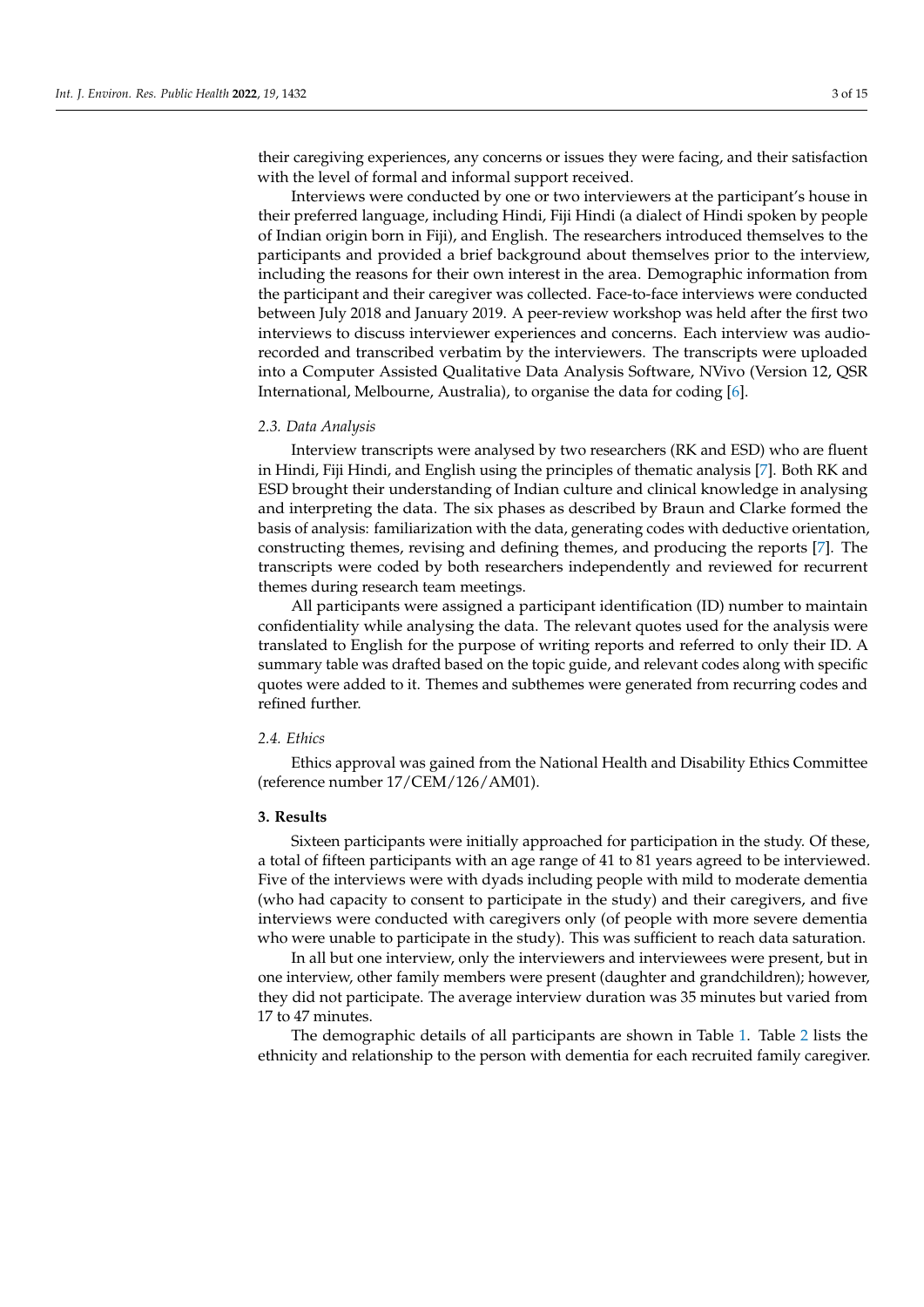| Parameters                                      | Person Living with<br>Dementia ( $n = 5$ ) | Caregivers $(n = 10)$ |
|-------------------------------------------------|--------------------------------------------|-----------------------|
| Age, median (range)                             | 74 (65–77)                                 | $61(41-81)$           |
| Female, $n$ (%)                                 | $1(20\%)$                                  | $6(60\%)$             |
| Marital status, $n$ (%)                         |                                            |                       |
| Married                                         | $4(80\%)$                                  | $9(90\%)$             |
| Widowed                                         | $1(20\%)$                                  |                       |
| Divorced                                        |                                            | $1(10\%)$             |
| Birthplace, $n$ (%)                             |                                            |                       |
| India                                           | $2(40\%)$                                  | 7(70%)                |
| Fiji                                            | $3(60\%)$                                  | $3(30\%)$             |
| Number of years living in NZ,<br>median (range) | $11(10-25)$                                | $15(3-25)$            |
| Preferred language, $n$ (%)                     |                                            |                       |
| Hindi                                           | $2(40\%)$                                  | $5(50\%)$             |
| Fiji Hindi                                      | $3(60\%)$                                  | $3(30\%)$             |
| English                                         |                                            | $2(20\%)$             |

<span id="page-3-0"></span>**Table 1.** Demographic details of the person living with dementia and caregivers.

<span id="page-3-1"></span>**Table 2.** Characteristics of the 10 caregiver participants and their relationship to the person living with dementia.

| Caregivers (C) | Characteristics and Relationship to Caregiver                                   |
|----------------|---------------------------------------------------------------------------------|
| C1             | Indian, female, living with son's family, husband had<br>moderate dementia (P1) |
| C <sub>2</sub> | Indian, male, living with his family, mother had severe<br>dementia             |
| C <sub>3</sub> | Indian, female, living with her son's family, husband<br>had severe dementia    |
| C4             | Indian, female, living with her family, mother had<br>severe dementia           |
| C <sub>5</sub> | Indian, female, living with her son's family, husband<br>had mild dementia (P5) |
| C <sub>6</sub> | Indian, female, living with daughter's family, husband<br>had severe dementia   |
| C7             | Indian, male, living alone, mother had severe dementia                          |
| C <sub>8</sub> | Fiji Indian, female, living with her family, husband had<br>mild dementia (P8)  |
| C9             | Fiji Indian, male, living with his family, father had mild<br>dementia (P9)     |
| C10            | Fiji Indian, male, living with his family, wife had mild<br>dementia (P10)      |

## *3.1. Thematic Analyses*

 $\overline{\phantom{a}}$  $\overline{a}$ 

The findings from this study are summarised in Figure [1](#page-4-0) by linking the main topic themes and subthemes related to caregivers and people living with dementias. There was an overlap of some of the sub-themes, particularly between the caregiver experiences and those of people living with dementia.

We have not included the participant IDs with quotations in the report as it would have been easy to re-identify participants from the sociodemographic tables due to the small population living in the community.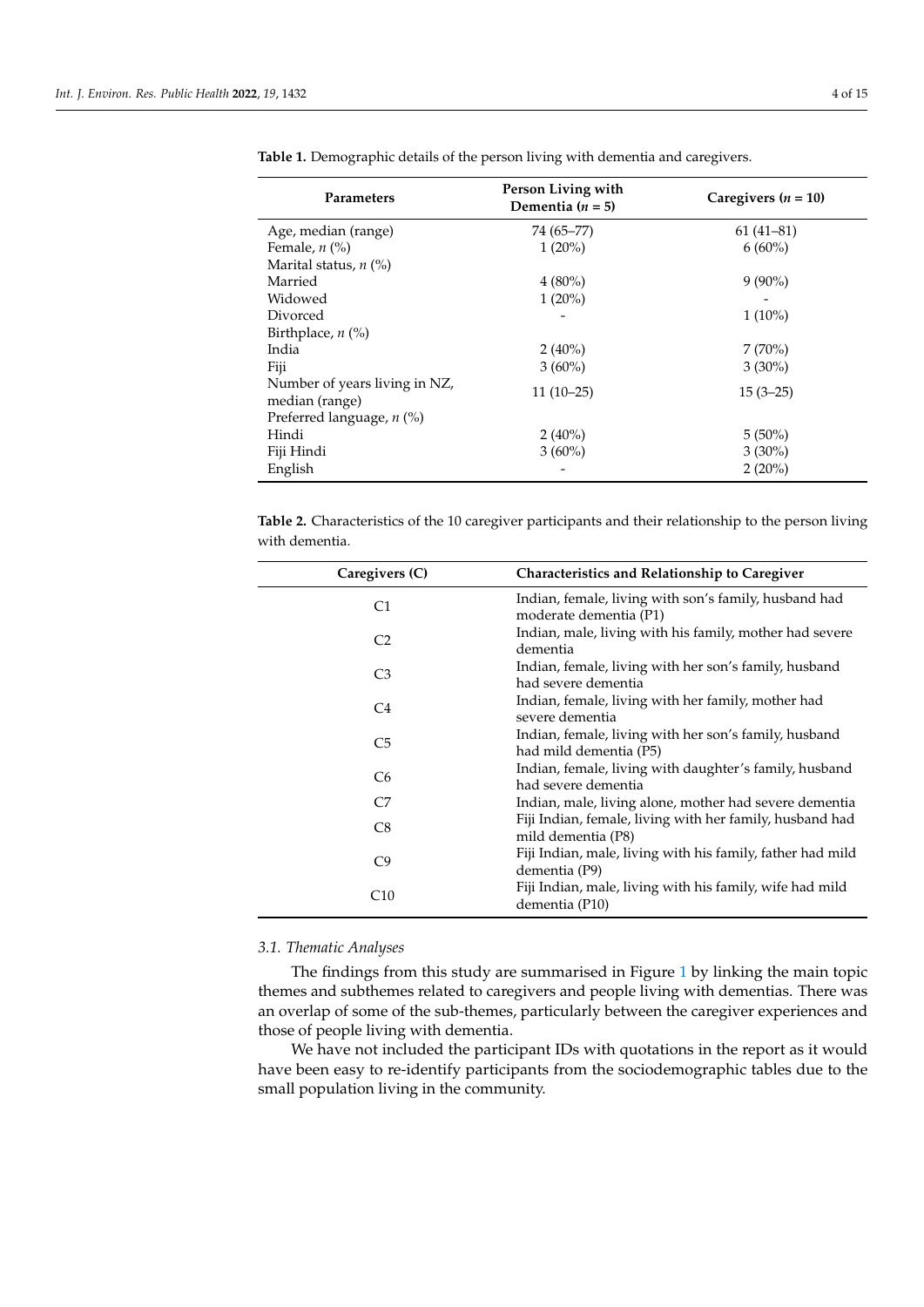<span id="page-4-0"></span>

**Figure 1.** Summary of identified themes and subthemes. ARC: aged residential care.

# 3.1.1. Theme 1: Understanding of Dementia

Subtheme 1.1: Dementia is a normal part of ageing

Participants were asked about their understanding of dementia. Most participants Hindi word for it. However, when the term was further described by the interviewers as "the illness of forgetfulness or being confused," most participants were able to recognise the condition that was being described. Most participants described dementia as a natural consequence of ageing, and as weakness of the mind and body. were not able to define the term "dementia" because there is no equivalent common spoken

... this is normal ... *because he is getting older, he forgets.* (C)

Subtheme 1.2. Dementia may be caused by external stressors or 'karma'

Other people associated the onset of dementia to stressful life events such as the loss of a job, overall stress, loneliness (particularly associated with migrating to another country), and a lack of physical and mental activities.

*I see one person* . . . *he lost his job, he got dementia.* (C)

*There is loneliness here, without our own people.* (C)

Dementia was also described as being due to 'karma,' a common perception of the *There is loneliness here, without our own people. (C)*  causes of one's destiny in the Indian culture, particularly amongst Hindus. The concept or karma says that me's destiny, or rate (Tekna ), is determined by a person's past and<br>present deeds. However, the concept of karma brought with it a feeling of acceptance, as karma is not in a person's direct control. Participants and their families appeared to accept dementia as part of their destiny. However, attributing cognitive impairment to karma might also impact whether people access services in a timely fashion and receive the support they need. Participants and the support they need. of karma says that life's destiny, or fate ('rekha'), is determined by a person's past and

*You are (un)lucky to get Alzheimer or unlucky to get dementia (laughs) (hmm hmm).* might also impact whether people access services in a timely fashion and receive the sup-*That's your, know your karma, it a rekha aur hmm depending in the lifestyle also you get* dementia or not get dementia you know. (C)

*You are (un)lucky to get Alzheimer or unlucky to get dementia (laughs) (hmm hmm).*  3.1.2. Theme 2: Diagnostic Process

*That's your, know your karma, it a rekha aur hmm depending in the lifestyle also you get dementia or not get dementia you know. (C)* Subtheme 2.1: Difficulty in getting a dementia diagnosis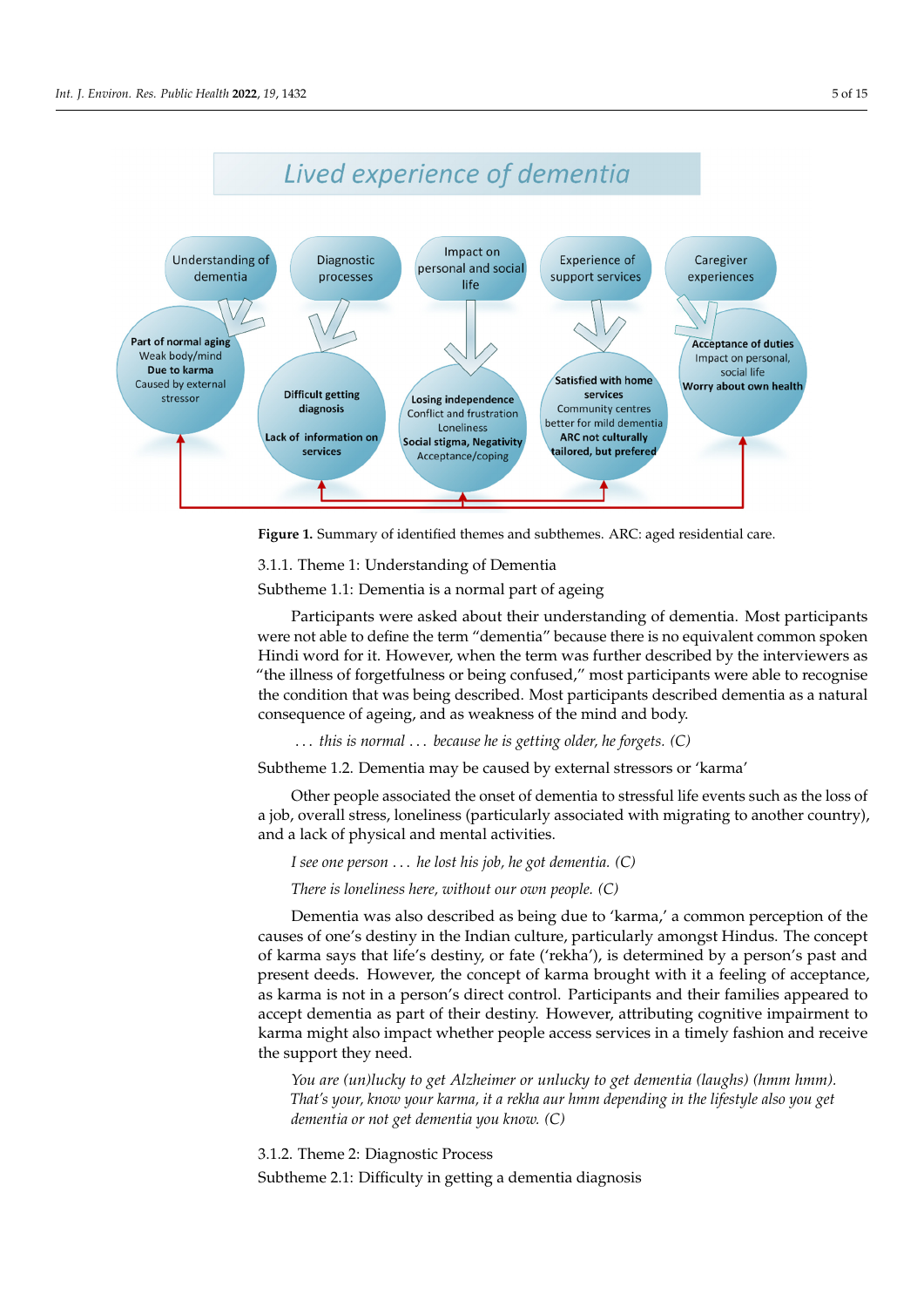Most people living with dementia and/or their caregiver did not think they got a clear message about their diagnosis, much less about their prognosis. Investigations such as neuroimaging and laboratory tests were not clearly explained. Medications were taken without any real understanding of what they were for. Many found the experience of getting a diagnosis challenging, either because their doctor did not appear to take their concern seriously or because they could not get a timely appointment with a specialist. Caregivers were often told that their family member had an "age related condition" which was frustrating and may explain why many of the participants thought dementia was a normal part of ageing (Theme 1).

*She was very aggressive and* . . . *so I took her to the GP and then the GP said ummm* . . . *"she's fine and old age, nothing to* . . . *" you know that, but I told to GP "no she's definitely got some kind of an issue because you know, uhh, cos I know, my mum". (C)*

Others who originated from India found it difficult to access timely services in Aotearoa, NZ and ended up travelling to India for their health assessment. They reported extensive delays in getting appointments in the public health system and little or no follow-up after their initial appointment with a doctor.

*I had my scan in India, that's what the doctors here used to diagnose me* . . . *doctor said its good you got the scan done. (P)*

Subtheme 2.2: Lack of information on services

The general perception observed was that people with dementia and their caregivers were not provided with sufficient information to process the diagnosis of dementia. Also, there was little or no follow-up made to monitor their condition. For example:

*GP referred to someone else, a girl came from Middlemore about 5–6 months before and asked about memory loss problem* . . . *like you people are asking about* . . . *and did not contact again* . . . *. (P)*

3.1.3. Theme 3: Impact on Personal and Social Life (of Person Living with Dementia) Subtheme 3.1: Losing independence

Participants with dementia talked about how dementia impacted their independence and reduced their ability to participate in everyday activities such as cooking, gardening, and going out for walks. Both participants living with dementia and their caregivers described these activities as being potentially unsafe, for example, the risk of leaving the stove on, wearing the wrong shoes, or falling over while walking. These changes had developed gradually with time and were ongoing, adding to the stress experienced by both the person living with dementia and the caregiver.

*Cooking* . . . *has got stopped altogether for her. We used to prepare meals together earlier. She used to cook alone but children stopped it. Doctor also advised not to go near stove. (C)*

*She prepared dinner today. She manages if I am at home* . . . *had to remind her every time to have dinner. (C)*

*Like I use to do a job* . . . *so this is my car (pointing out to his car)* . . . *I use to drive this* . . . *yes* . . . *so I use to go and take interviews from people* . . . *hmmm* . . . *on health issues* . . . *hmm* . . . *so I use to like that so much that I didn't want to sit,* . . . *yes* . . . *when I got stroke, my driving also stopped. (P)*

Subtheme 3.2: Conflict and frustration between the person with dementia and caregiver

The increasing inability to perform such activities was a source of ongoing conflict between the person with dementia and the caregiver.

*Like the routine house chores, she feels that she does that* . . . *hmm* . . . *but body* . . . *her body doesn't allow it* . . . *hmm* . . . *She is not able to walk but from inside she thinks that she prepare meal, do the chores. (C)*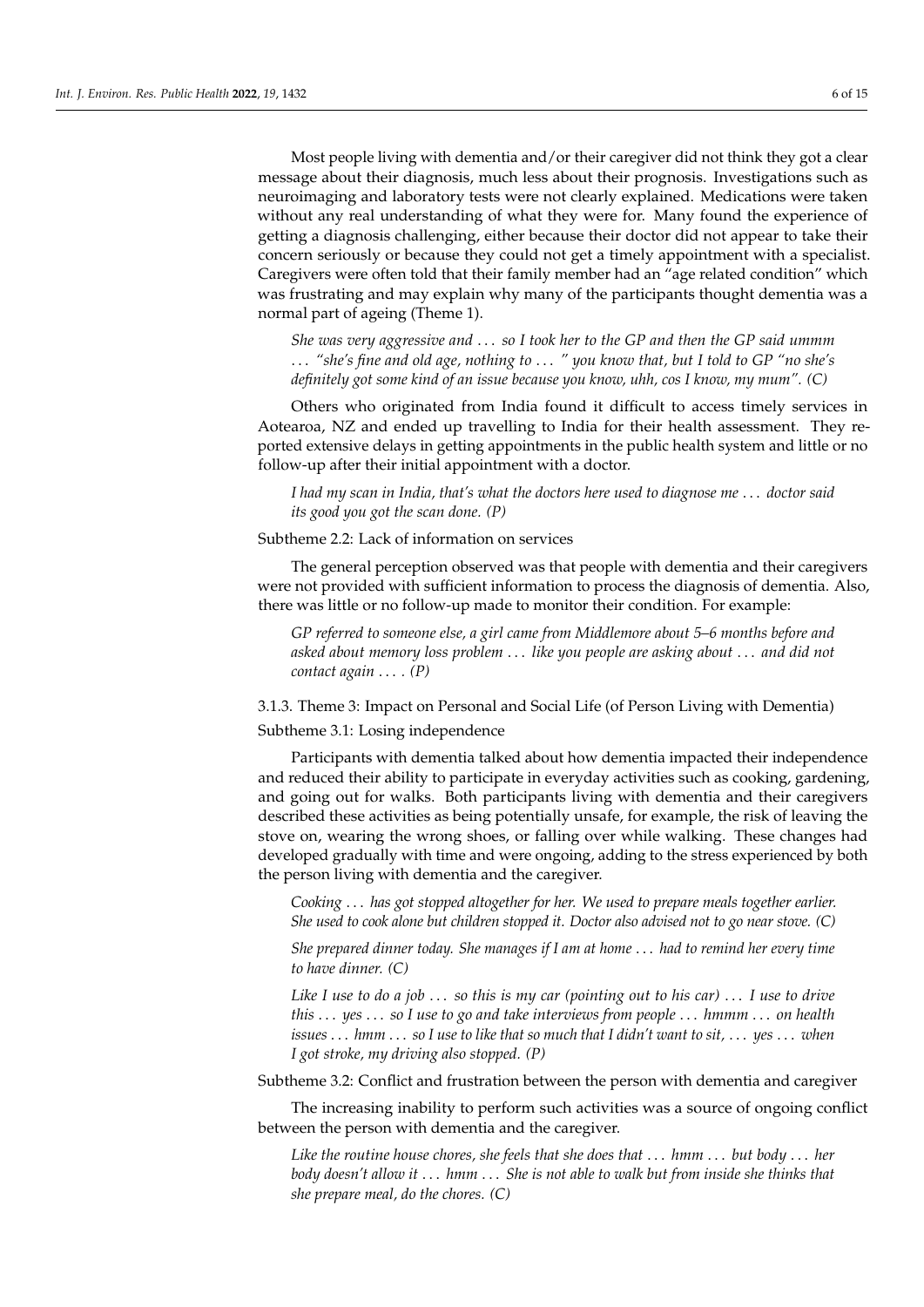*Not stable, it is increasing. Because, earlier he use to help in house a lot, like putting bins outside and getting it in* . . . *he takes lots of time in wearing shoes, will wear it wrong. When we ask him to get shoes off* . . . *means he is getting too slow, thinks about it. This is why we don't allow him to put bins now in a fear that he will fall. (C)*

Subtheme 3.3: Feelings of loneliness

Although most participants with dementia were living with their family, they reported that they felt lonely at times. Having a partner or family member around gave them reassurance in case they forgot something. One caregiver mentioned that her husband was not supportive when she wanted to learn to drive. The husband (person with dementia) said he was fearful of feeling lonely if she went out on her own and left him behind at home.

*If she learn how to drive a car then it will get difficult for me* . . . *I will be alone* . . . *how will I spend my time? (P)*

Subtheme 3.4: Social stigma and negativity

Most of the participants did not feel part of the group at the community centres they attended and did not wish to talk much about their condition when they were there. Their caregivers related this to feeling negative or being self-consciousness about their health condition.

*She has a little negativity* . . . *hmm* . . . *she thinks like the other person is thinking bad about her* . . . *hmm* . . . *it's her thinking, and feeling* . . . *hmm. So she don't like that kind* . . . *of people there. (C)*

Subtheme 3.5: Acceptance and coping strategies

Some participants expressed a sense of acceptance about the fact that their health condition was gradually changing, both physically and mentally. They talked about working out plans to live with it, including developing coping strategies such as reading religious books, giving themselves reminders by making notes, and being happy with their family.

*I have memory problems* . . . *just sometimes I forget* . . . *a date, where I put something, that's all, nothing major. (P)*

*I noticed* . . . *like* . . . *recently I* . . . *we read Ramayan\** . . . *read Hindi God books* . . . *hmm* . . . *yes* . . . *so it happens sometimes that I have read till here, and why have I started reading that again?* . . . *so I do not take stress of this. (P)*

3.1.4. Theme 4: Experience of Support Services

Subtheme 4.1: Satisfaction with home support services

When asked about their home support services, most caregivers were satisfied with the help they received. Services had been arranged depending on the stage of dementia. For example, a person with dementia whose activities of daily living and personal care were restricted received daily home help, assisting them with showering, eating, and dressing.

*First we take the service for 4 days, she goes to <support service> on Friday, hmm* . . . *but then she don't want to go, hmm* . . . *then we introduced for fifth day then Saturday and Sunday. So now seven days coming. She got a fall in bathroom, hmmm* . . . *it's pretty hard* . . . *so that's why we put seven days for the shower as well. (C)*

*Yes they come at home sometime to give showers* . . . *we have asked for three times only. (C)*

For others, services were provided for activities such as help in driving around and shopping as and when needed. The help was recommended and arranged by the participant's general practitioner. They particularly liked services being provided in their homes, being subsidised by the government, and being able to talk in their local language with the home help carer and service provider.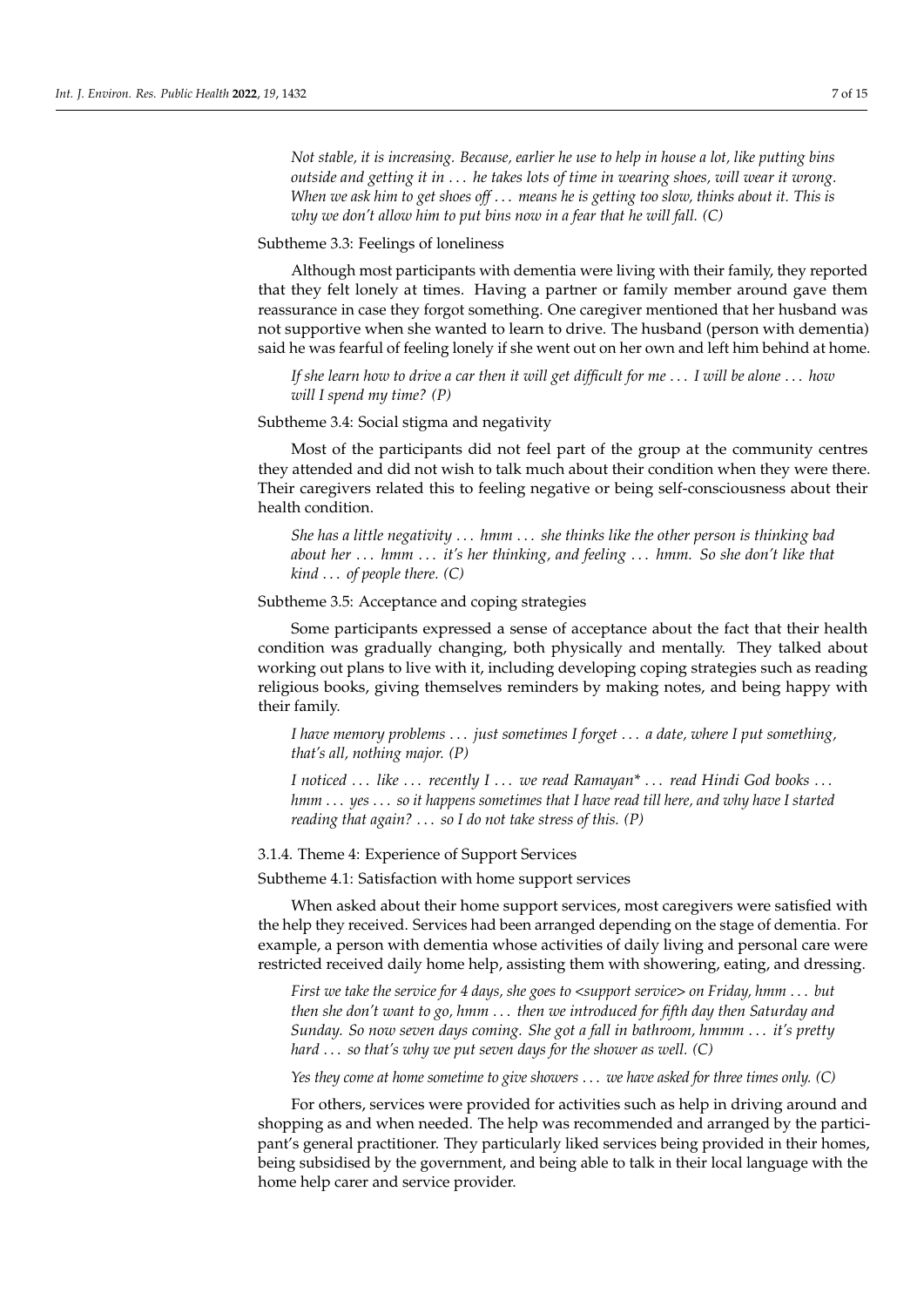*It's enough. We are getting more than enough* . . . *okay* . . . *because we are getting help from <support service>* . . . *they give help for her. (C)*

*There comes three or four things, like you need physio help* . . . *need prescription since I am diabetic* . . . *so I need nurse* . . . *hmm* . . . *so they are always ready. Then they have references* . . . *like they referred me for my problem* . . . *of this* . . . *brain. (P)*

However, not all participants were satisfied with the support received. One described approaching several different services but not receiving adequate support. This led to the family paying someone privately for house cleaning and other domestic help:

*He needs proper support every time people come over here they listen to us but no support* . . . *so many times he had a fall so many times we have had the same issue.* . . . *we seriously need some support I have someone who comes at the house and does cleaning and everything* . . . *. (C)*

Subtheme 4.2: Community centres more suited for people with mild dementia

Community centres were generally seen as useful opportunities for the person with dementia to leave the house. One caregiver mentioned that going to a community centre for Indian senior citizens once a week helped her husband vary his routine. However, she was always worried about him as he was not able to eat properly and was getting physically slow in general. For some people, interacting with other people of the same age group was a source of motivation. Day programmes also allowed caregivers or family members to seek assistance if they needed temporary care for the person with dementia. However, the general view was that the community centres were only suitable for people in the early stages of dementia. Participants reported noticing that with declining health, the attitudes of the people around them began to change, which eventually diminished their interest in attending the centre. It was suggested that the activities in the centres should be more inclusive and suited to people at different levels of cognitive abilities.

*Like today I went, there was a man aged 94 came* . . . *at <support service>* . . . *hmm* . . . *yes* . . . *so we feel very happy. Hmmm* . . . *he came on wheel chair* . . . *so we feel very happy, that this man also wants to live* . . . *yes* . . . *alright* . . . *someone who is 20 years older than me. (P)*

*People were cooperative, but as things are changing now, people are getting cut-off. (C)*

Subtheme 4.3: Aged Residential Care (ARC) does not meet cultural needs and expectations; culturally tailored ARC would make them feel at home

People with dementia and caregivers were asked about their experiences and thoughts about moving into ARC. Although the availability of ARC as an optional service was known, much of the feedback suggested there were several concerns. The concept of ARC, in general, does not fit well with the Indian culture and lifestyle. The two main issues identified were language-related communication barriers and the unavailability of Indian, particularly vegetarian, food. Out of all the caregivers interviewed, there was just one where the person living with dementia had recently been admitted to ARC on her General Practitioner's (GP) recommendation. Others had either experienced these services during visits to a facility or had heard stories within their social circles. People living with dementia and their caregivers mentioned difficulty in communicating with the management due to not being provided with an interpreter at the facility. As the majority of the other nursing home residents spoke English, communication with other residents was difficult. Furthermore, speaking in different Indian-origin languages such as Hindi, Fiji Hindi, Punjabi, and Gujrati added another level of difficulty for older people.

*Yes, the main problem is that if you are from Fiji then you need someone who speaks Fiji Hindi* . . . *Language is the main problem and communication. If you find anyone speaks in your language* . . . *so, this is my feeling. (C)*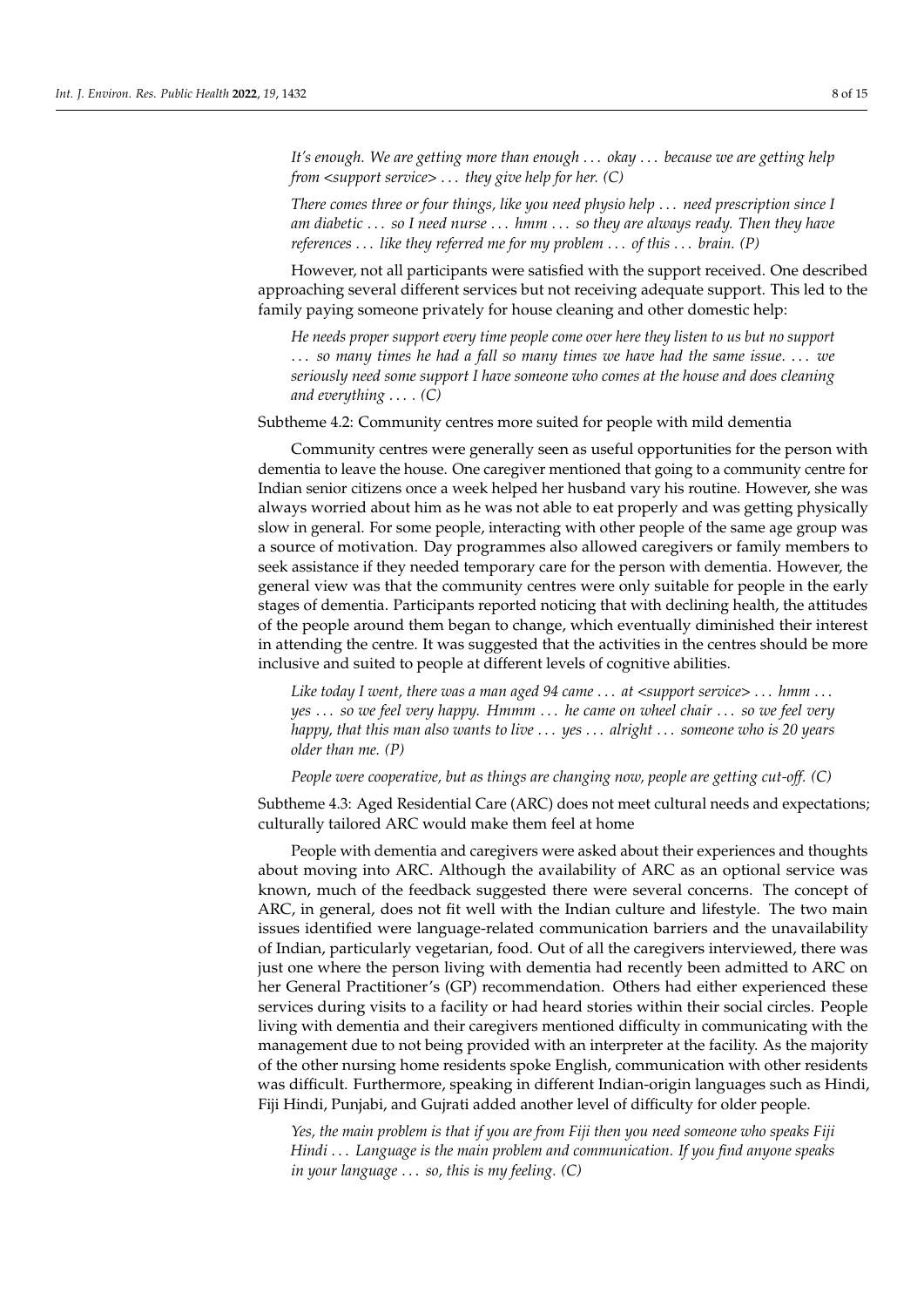*Two things are important. Food is important (yes) umm* . . . *my mother also and we also in fact everybody* . . . *whosoever goes there takes food with them or make food for them* . . . *umm and then* . . . *umm* . . . *talking is important. (C)*

A caregiver whose mother had recently been placed in an ARC observed that the residents spent most of their time by themselves or watching television. He suggested that ARC facilities should have activities planned to make the residents more mobile and active. He also expressed that nursing homes should have tailored support and resources for older people with diverse cultural needs to make them feel more at home, such as being able to perform their religious prayers. Another person living with dementia suggested that there should be efforts made to enable mixing and mingling with other major ethnic community groups to extend their circle and learn more.

*Besides I am thinking that there should be a community here where there should be activities like playing carrom (popular board game in India). He would get better in this way, he would talk or play or look around, there was nothing like this what I would wish to. Not like, you go there and sit, then someone would feed you on time, just keep watching tv. You can watch that while staying at home. (C)*

# 3.1.5. Theme 5: Caregiver Experiences

The life of a caregiver tended to revolve around their relative, with much of their time spent with them. Out of the 10 families interviewed, caregivers of seven families had taken up the responsibility of caring for their relative. This involved a range of activities such as medication supervision, preparing meals, or reminding the person living with dementia to eat, and assisting and/or supervising during showers to ensure they did not fall or injure themselves in some way. Most had to take on these responsibilities by themselves with only a little help from external services or extended family members.

#### Subtheme 5.1: Acceptance of duties and responsibilities

An aspect that came across clearly with caregivers was a sense of duty and responsibility to their relative and acceptance of their role as a caregiver. They acknowledged that their relative was suffering from an incurable condition, so they learnt to accept it, try not to react, and instead help them live through it. One caregiver mentioned her husband had a habit of constantly collecting things and placing them in a pile. She recognised this behaviour as part of the effect of dementia and therefore learned not to intervene or become upset by it:

# *He has collected so many things on its own. Hmm* . . . *So, I do not touch these* . . . *I will pick them; he will collect again. (C)*

Most of the caregivers mentioned that they did not wish to admit their relative to ARC and would like to continue providing care for them at home as long as they can:

*There are expectations and responsibility at the children's end, that's why she is at home. (C)*

Subtheme 5.2: Impact on caregiver's personal and social life

Many caregivers expressed that the responsibility of caring for a family member living with dementia impacted their own personal and social life. Some caregivers had quit their jobs, and some were doing a lot of travelling to care for their loved ones, which resulted in strained personal relationships. A caregiver mentioned that their social circle has been restricted:

*So we used to be party people but we slowly slowly restrict our social circle. (C)*

Another caregiver said that their time was mostly spent at home looking after his wife; he mentioned sometimes getting restless staying inside the house and trying his best to go outside to feel better:

*I get bored staying at home* . . . *going for a walk around, come back having a look around of the playground. (C)*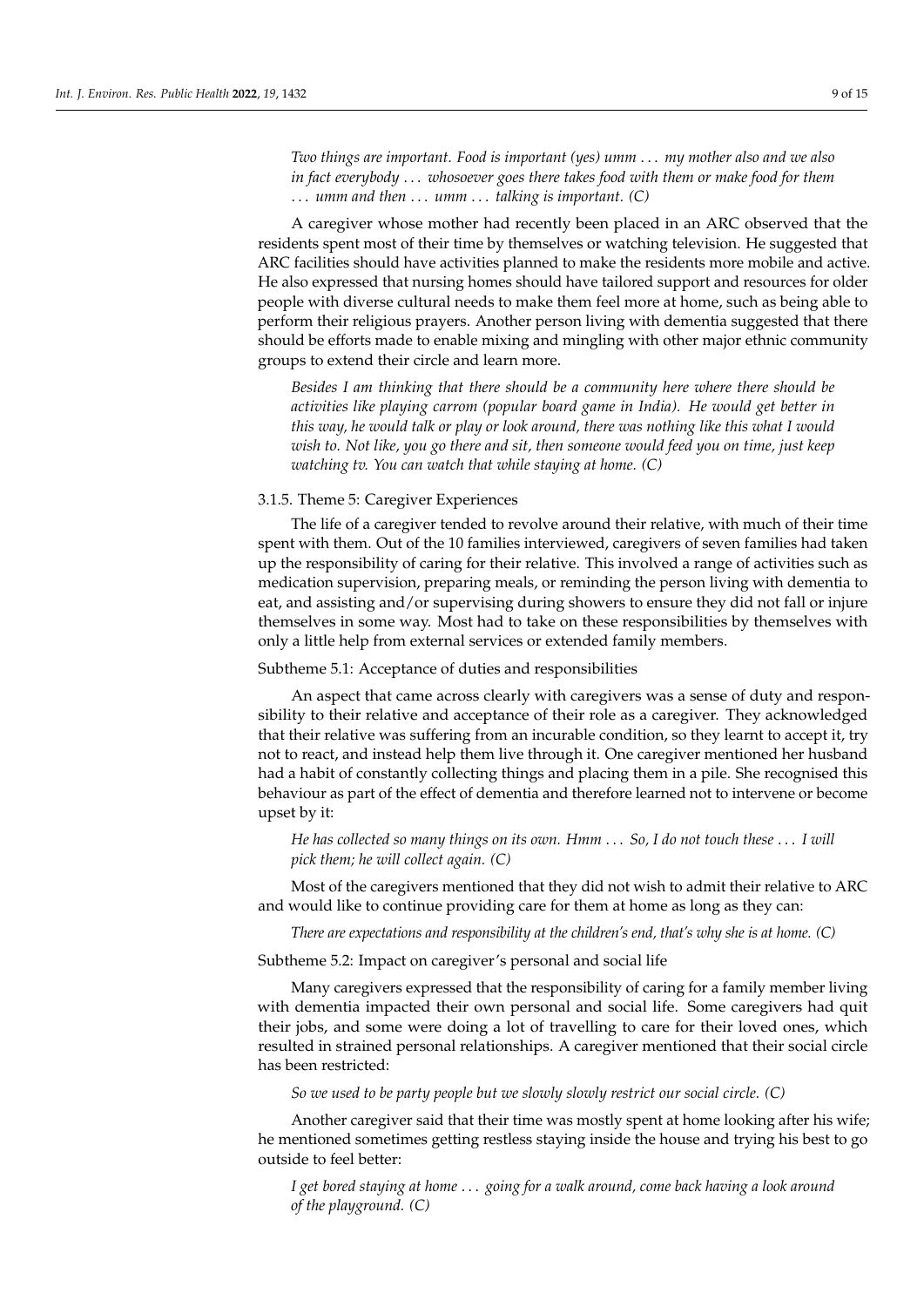#### Subtheme 5.3: Worries about own health

Caregivers who were older females (spouses) expressed concern about the impact on their health and wellbeing. Older caregivers had their own health problems to deal with and were not receiving support for themselves:

*Now that I have aged, I said I cannot work too much now. (C)*

*I also get tired beta (\*child), I am 77, will be 78 in December. So, it's not all possible for me doing as well. I have got severe arthritis. (C)*

*Have to remind again* . . . *that she is human as well, look at her* . . . *she is sick as well* . . . *hmm* . . . *I am also doing (work). (C)*

Some caregivers mentioned a positive aspect of their role as they learned new ways to keep helping their relative and have family support when needed. For example, one caregiver had learnt to drive in order to take her husband for short walks and to shop. Another caregiver mentioned that taking care of her husband helped keep her active in her old age.

#### **4. Discussion**

Our study provided new insights into the understanding and experience of dementia from the perspective of the Indian community living in Aotearoa, NZ. The main themes were the understanding and conceptualisation of dementia; experience of diagnostic processes; impact on personal and social life (including loneliness, stigma, and community responses); experience of post-diagnostic support services; and the impact on the caregiver in terms of filial duty, stress, and their own well-being.

## *4.1. Understanding of Dementia*

Our finding that dementia is commonly thought of as a part of normal ageing has also been described in other studies which included Indian populations living as ethnic minority groups in Western countries [\[8](#page-13-7)[,9\]](#page-13-8). Similarly, medical illnesses and external forces as causes of dementia have also been described elsewhere among South Asian ethnic minorities [\[10,](#page-13-9) [11\]](#page-13-10). A recent systematic review of understandings of dementia among indigenous people in low- and middle-income countries [\[12\]](#page-13-11) highlighted that the early stage of dementia was rarely conceptualised as a biomedical condition but was instead seen as cognitive decline that is part of normal ageing, possibly associated with physical or psychological weakness which required traditional caregiving practices. However, if more challenging behavioural and psychological symptoms of dementia emerged then the community responses to dementia were influenced by the stigma associated with mental illness, which could sometimes result in feelings of shame in caregivers [\[13](#page-13-12)[,14\]](#page-13-13). Knowledge about dementia might be expected to be better in high-income countries, but another recent systematic review reported that understanding was poor amongst ethnic minority groups, including Indians, in a number of countries, including the UK and USA [\[15\]](#page-14-0). This suggests that promoting health literacy around dementia in all countries is an important first step in improving dementia care.

Our study also identified several understandings of dementia that are possibly unique to the Indian culture. The notion of "karma" was spoken of as a way of accepting one's fate due to their past deeds. This is a commonly held belief in the Indian culture, particularly those practicing the Hindu religion [\[16\]](#page-14-1). This belief appeared to allow some of the people in our study a greater sense of acceptance and peace with the type of life they were living.

#### *4.2. Experience of the Diagnostic Process*

Most participants experienced difficulties and delays in getting a clear diagnosis and/or understanding what the diagnosis meant. Reasons ranged from the reluctance of GPs to screen or refer patients to the long waiting times for scans or the high cost of private scans and tests. Caregivers often had to "push" for a diagnosis, as symptoms were dismissed as a normal part of ageing even by doctors. Delays in obtaining a diagnosis of dementia in ethnic minority groups have also been described elsewhere, with health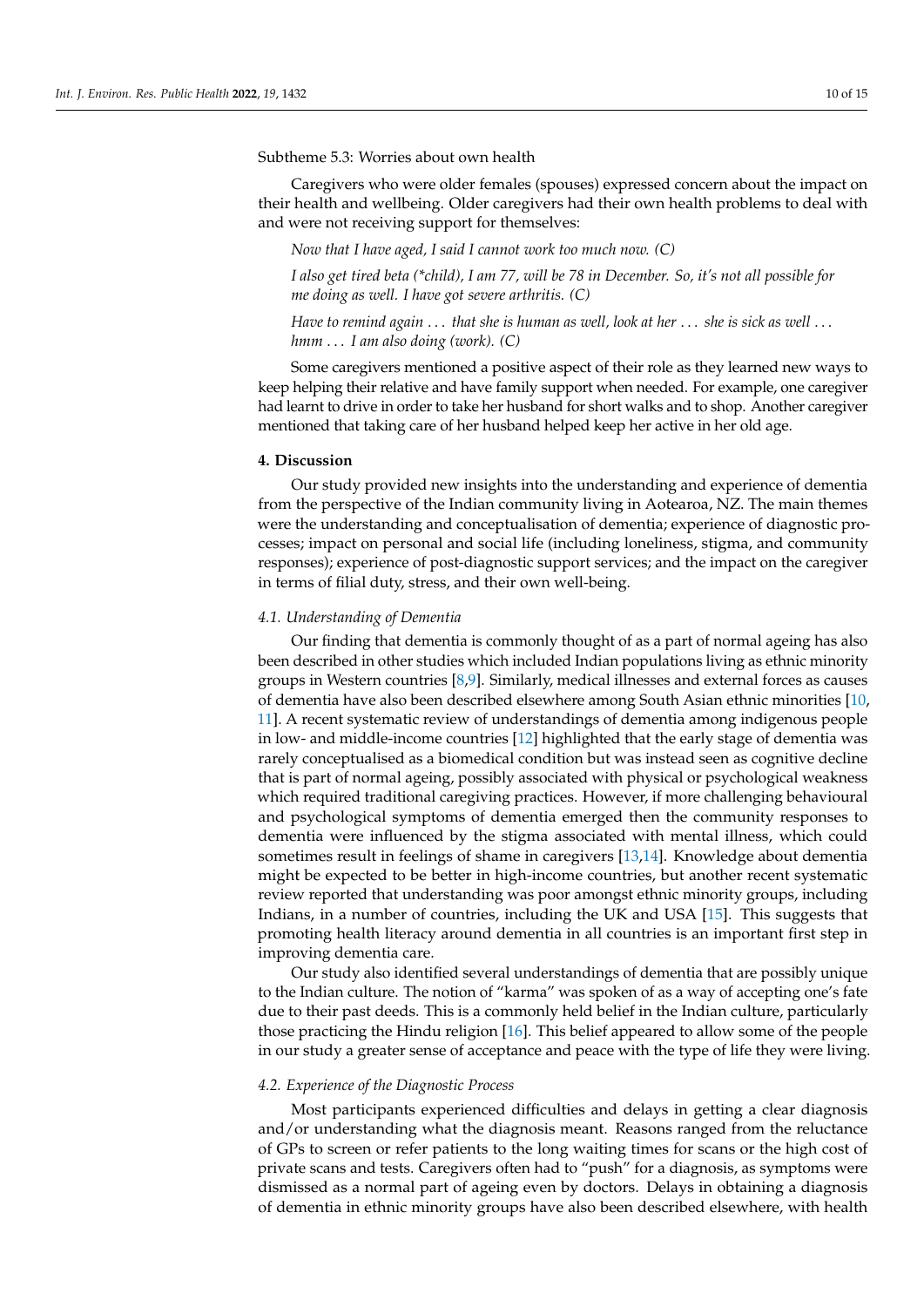professionals needing to be prompted and chased up by a family member or carer [\[9\]](#page-13-8). Excluding carers from medical appointments and communication meant further delays as people with dementia often forgot the details relayed.

Pathways to care are influenced by beliefs around illness and ageing, low awareness and knowledge of dementia, and stigma, preventing help-seeking for dementia care [\[9\]](#page-13-8). A recent qualitative study in Denmark found that ethnic minority populations (including Indian) did not access dementia care services due to poor awareness, stigma, and lack of culturally appropriate services [\[17\]](#page-14-2). However, clinical staff are also reported to require more education around dementia [\[18\]](#page-14-3) as they are often reluctant to give a diagnosis [\[19\]](#page-14-4) due to the perception that there is nothing more that can be offered.

#### *4.3. Experience of Post-Diagnostic Support Services*

In our study, the experience of post-diagnostic support services was predominantly positive in that carers were largely satisfied with the provision and level of home-based support services, tying in with their wish for their family member with dementia to remain at home, rather than be transferred to a care home facility. The provision of home support services such as help with showering, shopping, and cleaning was perceived as particularly beneficial by caregivers, allowing them some respite. Our findings differ from a study of South Asian (Indian and Pakistani origin) people living with dementia in Scotland that found overwhelmingly negative responses, reporting a severe lack of support and very little knowledge of dementia and how to manage it [\[20\]](#page-14-5). Carers in our study expressed concerns about aged care facilities not being able to cater to the dietary needs of Indian people with dementia and are unable to communicate in the person's language, leaving them socially isolated. Studies in Indian populations elsewhere have also reported language to be a major barrier in seeking and receiving dementia health services [\[14](#page-13-13)[,18\]](#page-14-3).

#### *4.4. Impact on Personal and Social Life of the Person Living with Dementia*

Dementia has a significant impact of the personal and social lives of people living with dementia. Some people experience a loss of independence and fear of loneliness and stigmatisation. Caregivers often reported that, in order to protect the person living with dementia, the family might withdraw from social activities due to the feeling of "exclusion" and stigma they experienced and a perceived lack of understanding within their community. The concept of the stigma associated with dementia is expressed by people across many countries and cultures and often prevents or delays seeking care and secludes families from their wider circles [\[21,](#page-14-6)[22\]](#page-14-7).

#### *4.5. Caregiver Experiences*

Caregivers expressed a range of experiences and emotions. Younger caregivers appeared to cope better, even if they had made sacrifices such as giving up their employment and social life. Older caregivers (usually the female spouse) struggled both with the mental and emotional impact of observing their spouse declining in their mental capacity as well as their own health issues. Caregivers of parents with dementia accepted their role as part of their filial duty, a common concept in the Indian and South Asian society [\[23\]](#page-14-8). In Asian cultures families are expected to provide care for the person with dementia, either out of affection or out of duty, and to meet cultural needs that are sometimes beyond their capabilities of standard care services [\[4](#page-13-3)[,24](#page-14-9)[,25\]](#page-14-10). The concept of extended families is often seen as a way of keeping parents involved in the lives of their children and grandchildren, hence allowing a symbiotic relationship that often benefits the whole family [\[24\]](#page-14-9). On the other hand, such living arrangements may be a source of stress, particularly to the female caregivers in a family where one member has dementia and is no longer able to assist with childcare. The availability of home care support services was seen as a crucial service in these circumstances.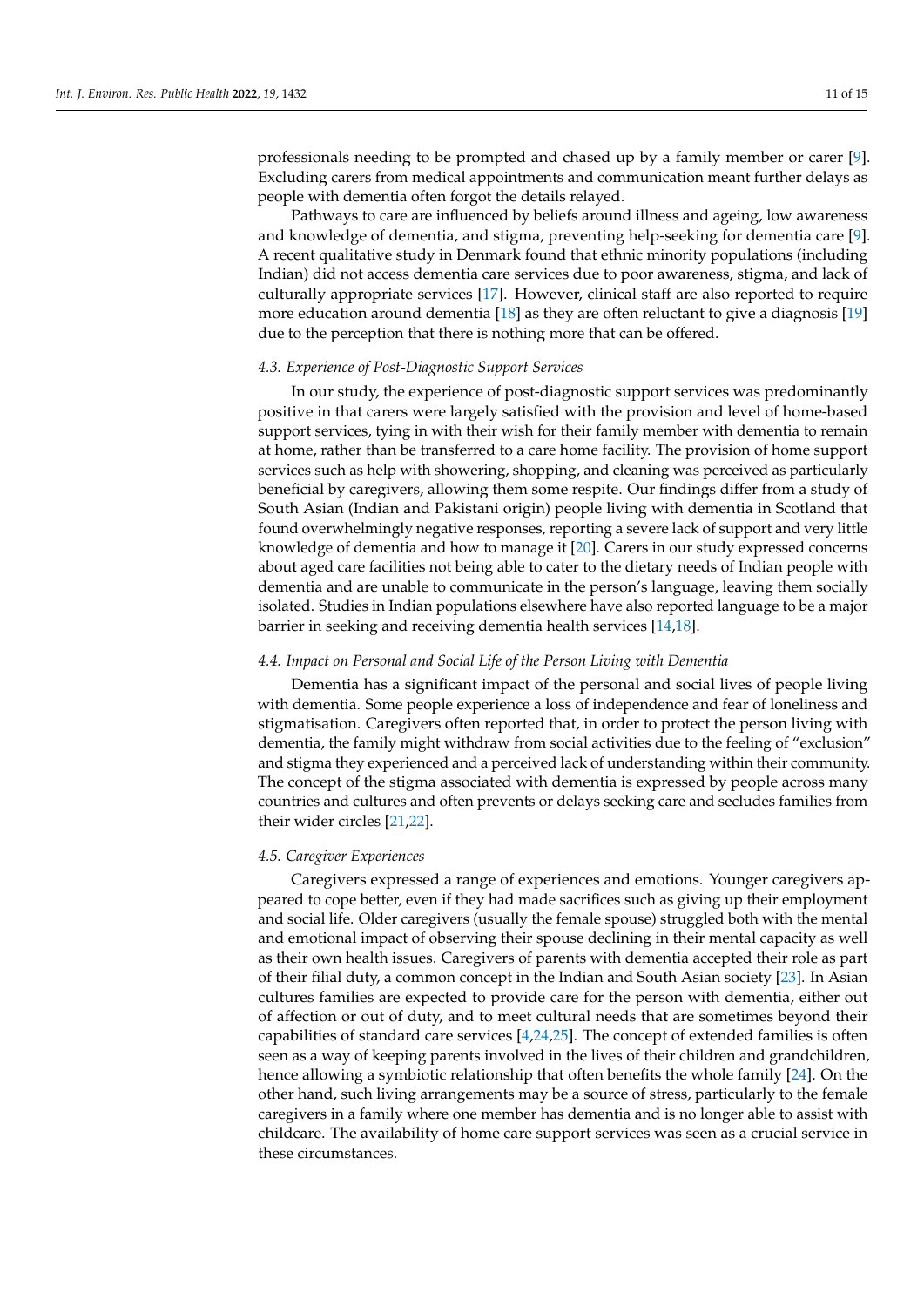#### *4.6. Strengths*

This study had several strengths. This study captured insights from people with mild to moderate dementia rather than only the caregivers' perspectives. The interviews were contextually rich as the interviewers were bilingual and were able to grasp the cultural context of the conversations. The interviewers were also aware of the preferred cultural protocols when addressing and speaking with community elders, such as imparting a sense of being respected as an elder during the interview process. The interviews were conducted in the participants' homes, creating a safe cultural space and allowing participants to speak freely about their experiences. We followed the Consolidated criteria for reporting qualitative research (COREQ) guidelines [\[26\]](#page-14-11) in the conduct of our study and reporting of our findings.

#### *4.7. Limitations*

There were some limitations in this study. First, the study was limited to the Auckland region with participants being identified through an Auckland-based memory service and two non-profit community organisations. Hence, the findings may not be generalizable to the whole of Aotearoa, NZ, particularly in relation to health and social services. Second, Indians speak multiple languages and their culture varies among different regions of India and other parts of the world including Fiji. These data may not have captured the whole range of experiences from the Indian diaspora, and language/culture-specific complexities may have been lost.

#### *4.8. Implications for Future Research and Service Development*

Our study findings were similar to those found in a recent report [\[27\]](#page-14-12), which found that people with dementia and their caregivers of mostly European background living in Aotearoa, NZ also experienced challenges such as limited knowledge and understanding of dementia, societal stigma, and caregiver strain. Our findings showed that the Indian population had the additional challenges of a lack of culturally appropriate services for Indian people living with dementia and for their caregivers. These areas are addressed in the New Zealand Dementia Mate Wareware Action Plan 2020 to 2025 [\[28\]](#page-14-13). The Plan has four main themes: (1) reducing the incidence of dementia; (2) supporting people living with dementia and their caregivers to live their best possible lives, including access to timely diagnosis and support; (3) building accepting and understanding communities including addressing stigma and increasing awareness of dementia; (4) strengthening leadership and capability across the sector. Understanding the conceptualisation of dementia and dementia care in different cultures is an important starting point to enable culturally appropriate policy and service development in this area. The themes identified in this study provide support for implementing the actions to improve dementia care for the New Zealand Indian community.

#### **5. Conclusions**

In conclusion, this study identified a range of factors that impacted the understanding and lived experiences of dementia in NZ Indian families. Dementia as 'forgetfulness' was conceptualised as a normal part of ageing rather than a disease, which led to a level of acceptance. However, when more challenging symptoms of dementia emerged, stigma and responses from the community became a concern. People living with dementia expressed feelings of worry, loneliness, and a loss of independence. Caregiving was regarded as filial duty but older caregivers were also concerned about their own health needs. Getting a diagnosis was difficult, and culturally tailored dementia health and support services were regarded as important unmet needs for this community. These insights highlight the importance of co-creating care services with families living with dementia to maximise their benefit for different ethnic groups.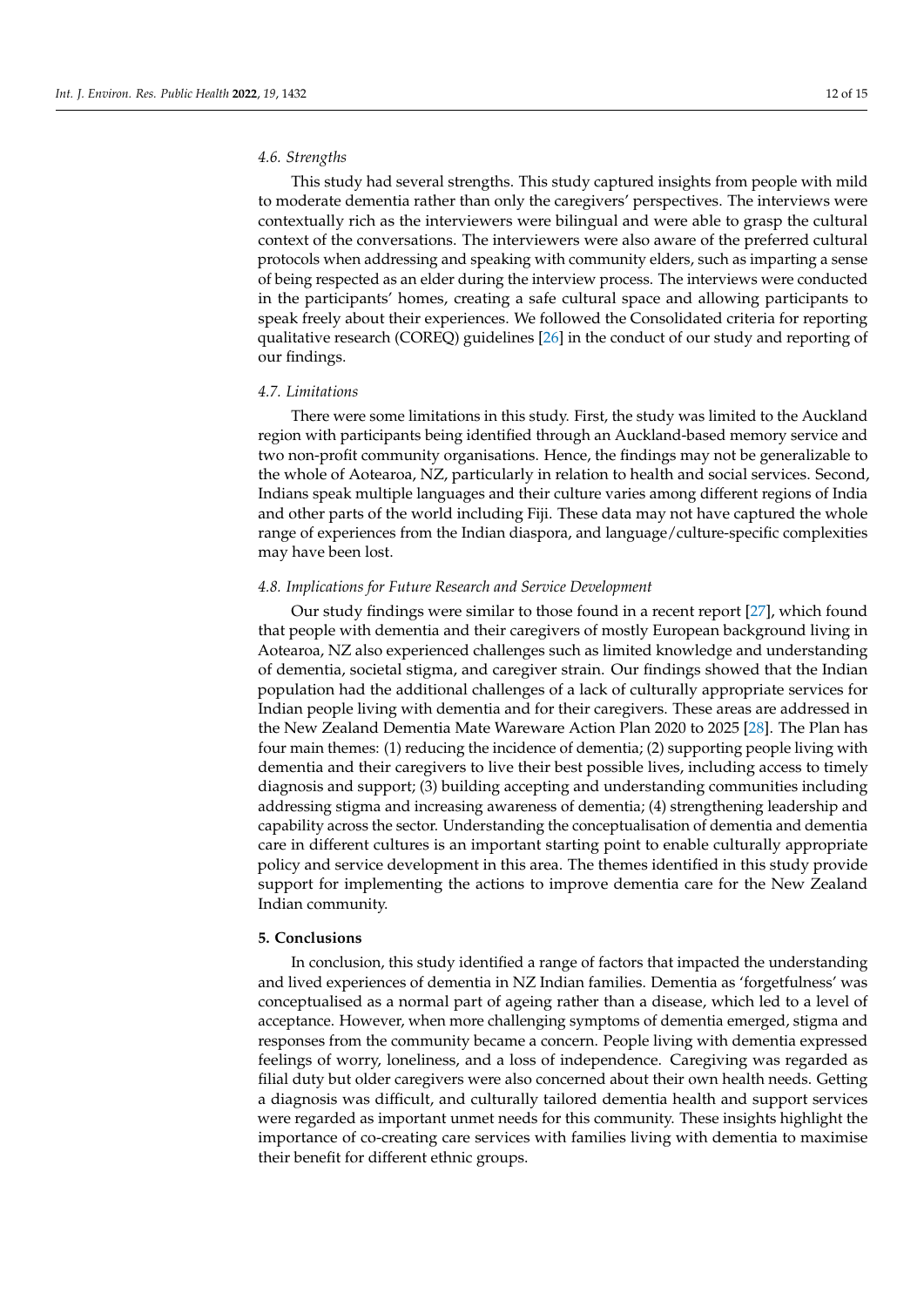**Author Contributions:** Conceptualization: R.V.K., G.C., S.Y. and S.C.; Methodology: R.V.K., G.C., S.Y. and S.C.; Formal Analysis: R.V.K. and E.S.D.; Investigation: R.V.K., E.S.D. and R.B.; Resources: S.Y. and S.C.; Data Curation: S.Y. and S.C.; Writing—Original Draft Preparation, R.V.K. and E.S.D.; Writing—Review & Editing: R.V.K., E.S.D., G.C., S.Y. and S.C.; Project Administration: S.Y. and S.C.; Funding Acquisition: S.C. All authors have read and agreed to the published version of the manuscript.

**Funding:** This study was funded by The University of Auckland Faculty Research Development Fund.

**Institutional Review Board Statement:** Ethics approval was gained from the National Health and Disability Ethics Committee (reference number 17/CEM/126/AM01).

**Informed Consent Statement:** Informed consent was obtained from all subjects involved in the study.

**Data Availability Statement:** Not applicable.

**Acknowledgments:** The authors wish to acknowledge the study participants for their contribution.

**Conflicts of Interest:** The authors declare no conflict of interest.

## <span id="page-12-0"></span>**Appendix A**

**Table A1.** Topic guide.

| What do we mean by dementia?                                                         | Getting the diagnosis                                  |
|--------------------------------------------------------------------------------------|--------------------------------------------------------|
|                                                                                      | Could you tell us how it has been for you?             |
| "Different communities have different                                                | What did you first notice?                             |
| understandings of dementia, some see                                                 | Could you describe the changes                         |
| dementia as a disease, others see it as a natural                                    | What was your explanation                              |
| part of normal ageing"                                                               |                                                        |
| Tell me what you know about dementia and                                             | Who diagnosed you? (GP/hospital                        |
| memory changes as people get older?                                                  | doc/other?)                                            |
| What are the Indian terms use to talk about                                          | Can you remember what happened                         |
| dementia?                                                                            | Did they tell you the results of your blood            |
| What is your understanding of dementia?                                              | tests/memory tests/scan?                               |
| What do those words mean?                                                            | How did you feel when they told you the                |
| Why do you think older people get dementia?                                          | diagnosis?                                             |
| How are dementia and normal ageing related?                                          | How were the staff towards you (sympathetic?           |
| What are the signs that someone has dementia?                                        | value your opinion? respectful?)                       |
| What do you think causes dementia?                                                   | What kind of information did they offer on             |
|                                                                                      | what to do next (or about services)?                   |
|                                                                                      | What were the most significant moments in the          |
|                                                                                      | process (what do you remember most clearly)?           |
| "Could you tell me more about that?"                                                 | "Could you tell me more about that?"                   |
|                                                                                      |                                                        |
| After the diagnosis.                                                                 | Services. What kind of help do you get?eg)             |
|                                                                                      | GP, nurse, home/day care?                              |
| How are things now?                                                                  |                                                        |
| What changes have you made to cope?                                                  | What kind of things help/don't help?                   |
| What help do you need?                                                               | What do you need but don't get?                        |
| How do your family/community help you?                                               |                                                        |
| Has it changed your role in the                                                      | Do you use "day centres"? (which one)                  |
| family/community?                                                                    | How often do you go?                                   |
| What are the positive things that have                                               | What do you think about those services?                |
| happened?                                                                            | What do you like/didn't like?                          |
| How do other people outside the family act                                           | Is it specifically for people from (country)           |
| towards you?                                                                         | How do you think things might change in the<br>future? |
| Do you tell other people about the diagnosis?                                        |                                                        |
| (if not, why not?)                                                                   | What do you think you might need in the<br>future?     |
| "Could you tell me more about that?"<br>think about risks eg cooking, driving, being | "Could you tell me more about that?"                   |
| home alone; but also positive changes eg) more                                       |                                                        |
| family time, increased understanding of their                                        | If you weren't living in New Zealand how do            |
| experience, less arguments with family as they                                       | you think your life would be different? (if            |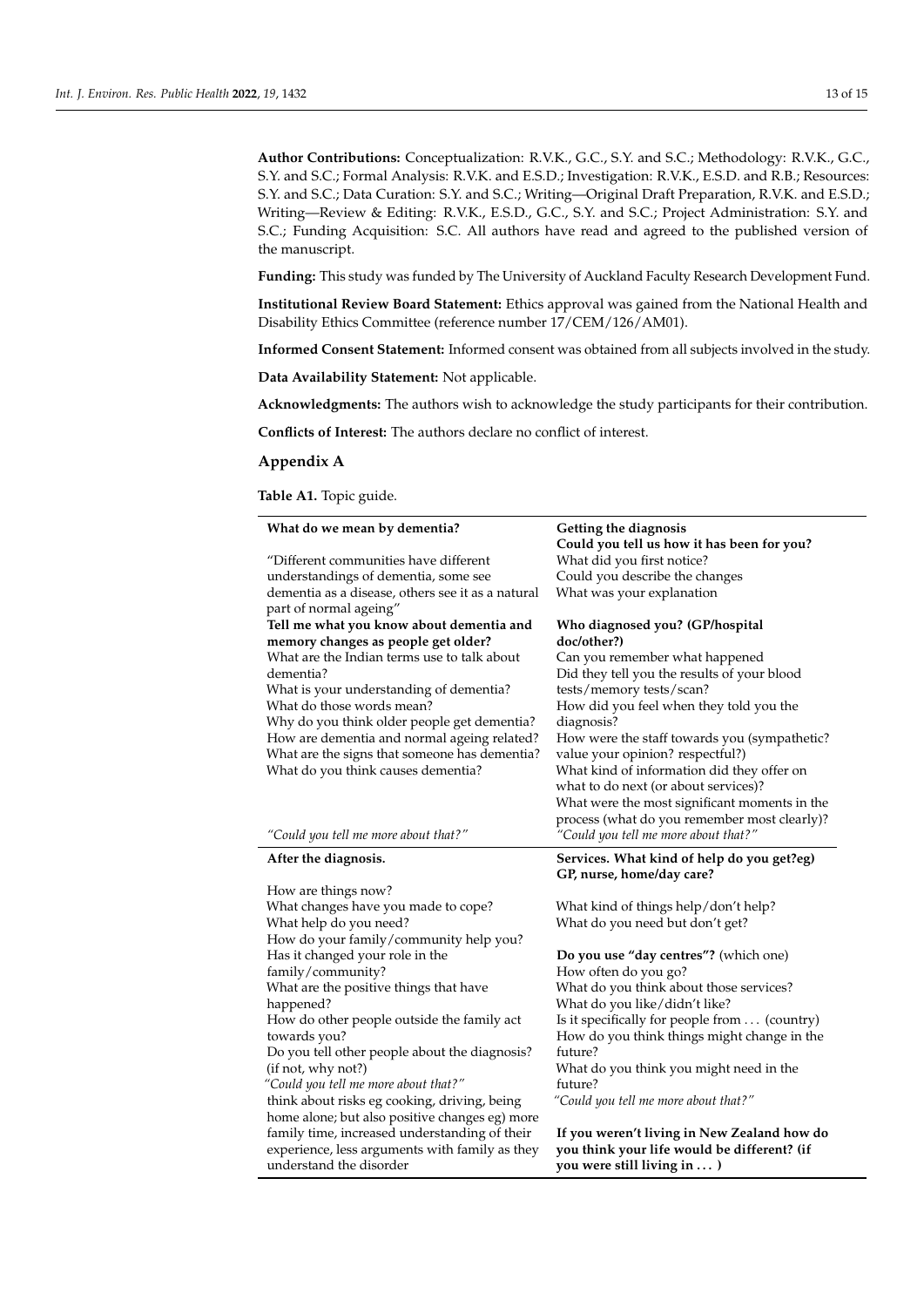| Questions for people with dementia                                             | Questions for caregivers                                                          |
|--------------------------------------------------------------------------------|-----------------------------------------------------------------------------------|
| Is there anything you want to add?                                             | Is there anything you want to add?                                                |
| What are your main concerns now?                                               | How many hours on average are you a care                                          |
| What is most difficult for you?                                                | partner for [Name] at your home?                                                  |
| What is most positive?                                                         |                                                                                   |
| In our culture we are often expected to look                                   | Describe what caring you provide.                                                 |
| after our elders-how is that for youHave you<br>planned for the future?        | How does your caring routine impact your<br>daily life?                           |
| "Could you tell me more about that?"                                           | Do you talk with others about your role as a<br>care partner? How do you do this? |
|                                                                                |                                                                                   |
|                                                                                | Does anyone else provide care for [Name]?                                         |
|                                                                                | What is your reason for taking on the role of                                     |
|                                                                                | care partner?                                                                     |
|                                                                                | What are your main concerns around caring for<br>your relative with dementia?     |
|                                                                                | What is most difficult for you?                                                   |
|                                                                                | What is most positive?                                                            |
|                                                                                | In our culture we are often expected to look                                      |
|                                                                                | after our elders—how is that for you                                              |
|                                                                                | Have you planned for the future?                                                  |
|                                                                                | "Could you tell me more about that?"                                              |
| Is there anything that we have missed?<br>"Could you tell me more about that?" | Is there anything that we have missed?<br>"Could you tell me more about that?"    |

**Table A1.** *Cont.*

### **References**

- <span id="page-13-0"></span>1. Prince, M.J.; Anders, W.; Guerchet, M.M.; Ali, G.C.; Wu, Y.; Matthew, P. World Alzheimer Report 2015—The Global Impact of Dementia: An Analysis of Prevalence, Incidence, Cost and Trends. Available online: [http://www.alz.co.uk/research/world](http://www.alz.co.uk/research/world-report-2015)[report-2015](http://www.alz.co.uk/research/world-report-2015) (accessed on 19 November 2021).
- <span id="page-13-1"></span>2. Terum, T.M.; Andersen, J.R.; Rongve, A.; Aarsland, D.; Svendsboe, E.J.; Testad, I. The relationship of specific items on the Neuropsychiatric Inventory to caregiver burden in dementia: A systematic review. *Int. J. Geriatr. Psychiatry* **2017**, *32*, 703–717. [\[CrossRef\]](http://doi.org/10.1002/gps.4704) [\[PubMed\]](http://www.ncbi.nlm.nih.gov/pubmed/28317166)
- <span id="page-13-2"></span>3. StatsNZ. 2018 Census Population and Dwelling Counts. Available online: [https://www.stats.govt.nz/information-releases/2018](https://www.stats.govt.nz/information-releases/2018-census-population-and-dwelling-counts) [-census-population-and-dwelling-counts](https://www.stats.govt.nz/information-releases/2018-census-population-and-dwelling-counts) (accessed on 19 November 2021).
- <span id="page-13-3"></span>4. Auckland Council. Auckland's Asian Population. Available online: [https://www.aucklandcouncil.govt.nz/plans-projects](https://www.aucklandcouncil.govt.nz/plans-projects-policies-reports-bylaws/our-plans-strategies/auckland-plan/about-the-auckland-plan/Pages/aucklands-asian-population.aspx)[policies-reports-bylaws/our-plans-strategies/auckland-plan/about-the-auckland-plan/Pages/aucklands-asian-population.](https://www.aucklandcouncil.govt.nz/plans-projects-policies-reports-bylaws/our-plans-strategies/auckland-plan/about-the-auckland-plan/Pages/aucklands-asian-population.aspx) [aspx](https://www.aucklandcouncil.govt.nz/plans-projects-policies-reports-bylaws/our-plans-strategies/auckland-plan/about-the-auckland-plan/Pages/aucklands-asian-population.aspx) (accessed on 19 November 2021).
- <span id="page-13-4"></span>5. Ma'u, E.; Cullum, S.; Yates, S.; Te Ao, B.; Cheung, G.; Burholt, V.; Dudley, M.; Krishnamurthi, R.; Kerse, N. Dementia Economic Impact Report 2020. Available online: [https://cdn.alzheimers.org.nz/wp-content/uploads/2021/09/Dementia-Economic-](https://cdn.alzheimers.org.nz/wp-content/uploads/2021/09/Dementia-Economic-Impact-Report-2020.pdf)[Impact-Report-2020.pdf](https://cdn.alzheimers.org.nz/wp-content/uploads/2021/09/Dementia-Economic-Impact-Report-2020.pdf) (accessed on 19 November 2021).
- <span id="page-13-5"></span>6. Zamawe, F.C. The implication of using NVivo software in qualitative data analysis: Evidence-based reflections. *Malawi Med. J.* **2015**, *27*, 13–15. [\[CrossRef\]](http://doi.org/10.4314/mmj.v27i1.4) [\[PubMed\]](http://www.ncbi.nlm.nih.gov/pubmed/26137192)
- <span id="page-13-6"></span>7. Terry, G.; Hayfield, N.; Clarke, V.; Braun, V. Thematic analysis. In *The SAGE Handbook of Qualitative Research in Psychology*; Willig, C., Stainton Rogers, W., Eds.; SAGE: London, UK, 2017; pp. 17–37.
- <span id="page-13-7"></span>8. Hossain, M.; Crossland, J.; Stores, R.; Dewey, A.; Hakak, Y. Awareness and understanding of dementia in South Asians: A synthesis of qualitative evidence. *Dementia* **2020**, *19*, 1441–1473. [\[CrossRef\]](http://doi.org/10.1177/1471301218800641)
- <span id="page-13-8"></span>9. Mukadam, N.; Cooper, C.; Basit, B.; Livingston, G. Why do ethnic elders present later to UK dementia services? A qualitative study. *Int. Psychogeriatr.* **2011**, *23*, 1070–1077. [\[CrossRef\]](http://doi.org/10.1017/S1041610211000214)
- <span id="page-13-9"></span>10. Giebel, C.M.; Worden, A.; Challis, D.; Jolley, D.; Bhui, K.S.; Lambat, A.; Kampanellou, E.; Purandare, N. Age, memory loss and perceptions of dementia in South Asian ethnic minorities. *Aging Ment. Health* **2019**, *23*, 173–182. [\[CrossRef\]](http://doi.org/10.1080/13607863.2017.1408772)
- <span id="page-13-10"></span>11. La Fontaine, J.; Ahuja, J.; Bradbury, N.M.; Phillips, S.; Oyebode, J.R. Understanding dementia amongst people in minority ethnic and cultural groups. *J. Adv. Nurs.* **2007**, *60*, 605–614. [\[CrossRef\]](http://doi.org/10.1111/j.1365-2648.2007.04444.x)
- <span id="page-13-11"></span>12. Johnston, K.; Preston, R.; Strivens, E.; Qaloewai, S.; Larkins, S. Understandings of dementia in low and middle income countries and amongst indigenous peoples: A systematic review and qualitative meta-synthesis. *Aging Ment. Health* **2020**, *24*, 1183–1195. [\[CrossRef\]](http://doi.org/10.1080/13607863.2019.1606891)
- <span id="page-13-12"></span>13. Brijnath, B. Alzheimer's and the Indian appetite. *Med. Anthropol.* **2011**, *30*, 610–628. [\[CrossRef\]](http://doi.org/10.1080/01459740.2011.582473)
- <span id="page-13-13"></span>14. Patel, V.; Prince, M. Ageing and mental health in a developing country: Who cares? Qualitative studies from Goa, India. *Psychol. Med.* **2001**, *31*, 29–38. [\[CrossRef\]](http://doi.org/10.1017/S0033291799003098)